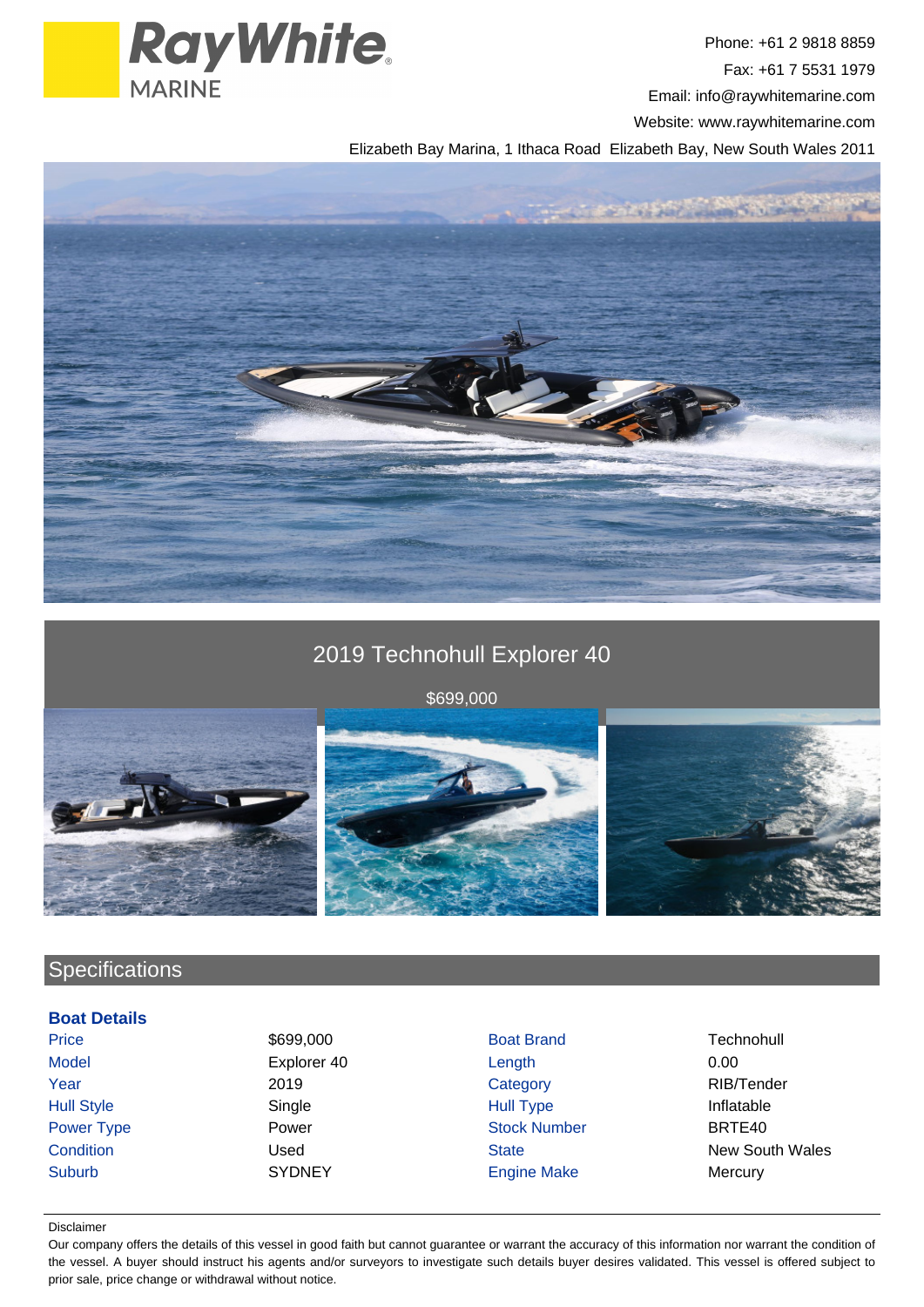

### **Description**

2019 Explorer 40 - located in Sydney Harbour

This stunning black-on-black version of the highly popular 40' range is your ideal solution for entertaining & high-end performance. Powered perfectly with twin 350hp Mercury engines recently serviced carries 12 guests comfortably at speeds of 60-knots. With a wide beam & multiple sunpad & dining areas, the Explorer 40 is perfectly suited for Australian entertaining.

Factory Description:

The Explorer 40 is yet another dream brought to life: A day boat that combines thrilling rides and outstanding seakeeping capabilities, with a spacious deck and generous lounging areas. And all these, in 40 feet that stay in every inch, true to TECHNOHULL®'s high-performance heritage and distinctive design. No wonder why we think of the Explorer 40 as the ultimate day boat.

Central Agent:

Brock Rodwell

+61 408 303 203

brock@raywhitemarine.com

### **Features**

| <b>Builder</b>                    | Technohull       |
|-----------------------------------|------------------|
| Water (Potable) Capacity (I)      | 130I             |
| <b>Deck Construction Material</b> | Teak             |
| <b>Country Origin</b>             | Greece           |
| Length (m)                        | 12.1             |
| Beam/Width (m)                    | 3.5 <sub>m</sub> |
| Number of Helms                   | 1                |
| Colour                            | <b>Black</b>     |
| <b>Number Of Engines</b>          | 2                |
| Horse Power (hp)                  | 350              |
| <b>Drive Type</b>                 | inboard/outboard |
| <b>Fuel Type</b>                  | Diesel           |
| Fuel Tank Capacity (L)            | 8001             |
| <b>Number of Berths</b>           | 1                |
| Anchor / Winch                    | yes              |
| <b>Electronics Navigation</b>     | yes              |

Disclaimer

Our company offers the details of this vessel in good faith but cannot guarantee or warrant the accuracy of this information nor warrant the condition of the vessel. A buyer should instruct his agents and/or surveyors to investigate such details buyer desires validated. This vessel is offered subject to prior sale, price change or withdrawal without notice.